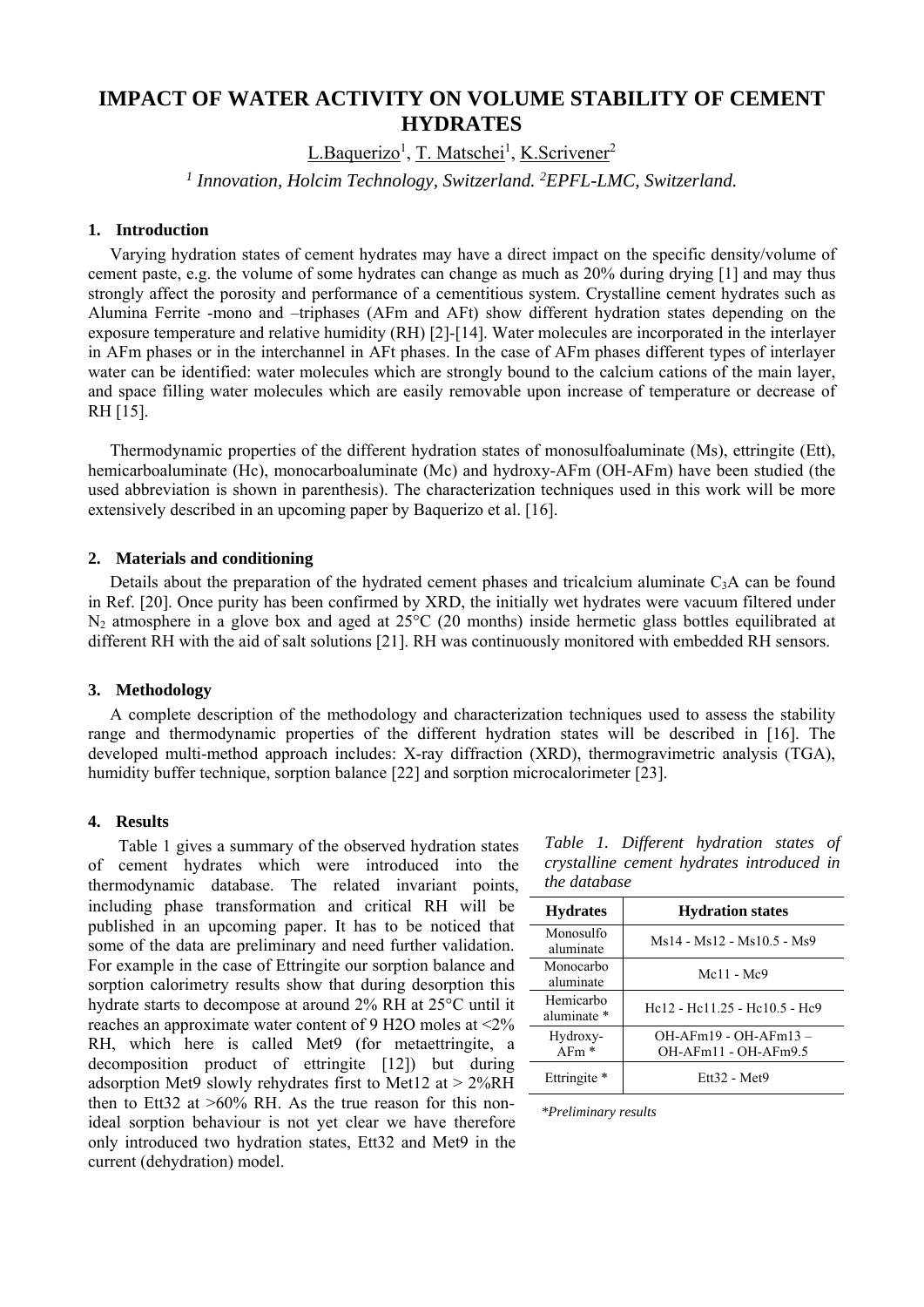## **5. Thermodynamic modelling**

For the thermodynamic simulations GEMS-PSI [17] was used together with a modified cement database [18][19]. Thermodynamic data of the different hydration states of the cement hydrates were obtained by introducing the related Gibbs free energies and enthalpies of reaction estimated from our experimental data. To simulate drying the system  $CaO-A1<sub>2</sub>O<sub>3</sub>-SO<sub>3</sub>-CO<sub>2</sub>-H<sub>2</sub>O$ , which is relevant to OPC and limestone blended cements, was chosen. The initial model mixture contained C3A, portlandite (CH), calcium sulfate  $(SO_3/Al_2O_3=1$  molar bulk ratio), and varying amounts of calcite at 25°C. The amount of solids was kept constant (100 g) and reacted with 90 g water. A diagram of the specific volume changes of the hydrated mixture with respect to calcite content is based on previous calculations by Matschei [20] and can be found in Fig. 1. Initially the formation of solid solutions was omitted but will be discussed later.



*Fig. 1. Calculated specific volume changes of a hydrated model mixture consisting of C3A, portlandite*  and with fixed sulfate ratio  $(SO_3/Al_2O_3=1$ , molar bulk *ratio) in dependence of changing calcite content at 25°C [20].* 

#### - **Modelling of the drying behaviour**

Due to their differing AFm-AFt mineralogy hydrate phase assemblages *A*, *B* and *C* in Fig. 1, with 0%, 7% and 13.2% of calcite respectively, were selected as initial hydrated systems for the drying modelling. Drying was simulated by continuously removing water from the assemblages until a RH of zero was reached. The investigated systems were:

- o System *A*: monosulfoaluminate (Ms14) and portlandite (CH)
- o System *B*: ettringite (Ett32), hemicarboaluminate (Hc12) and portlandite (CH)
- o System *C*: ettringite (Ett32), monocarboaluminate (Mc11) and portlandite (CH)

One objective of the thermodynamic modelling part is the validation of experimental results with respect to the observed phase transformations and hydration state changes upon drying of the solids. During modelling we encountered that some of the experimentally observed hydration states are metastable with respect to other phase assemblages. These metastability features of the individual phases are summarised in Table 2. As indicated most of our experimental results did not indicate a transformation of metastable phases into thermodynamically more stable phase assemblages involving a nucleation/ recrystallization step. Therefore we introduced several metastability constraints in the calculations and assumed the persistence of metastable AFm/AFt phases with lower hydration states at 25°C.

| Table 2. Thermodynamic stability of changes of hydration states |  |
|-----------------------------------------------------------------|--|
| at $25^{\circ}C^{1}$                                            |  |

| <b>Dehydration reaction</b>    | <b>Thermod</b><br>stable $2$ | Metastable with respect to:                                           |
|--------------------------------|------------------------------|-----------------------------------------------------------------------|
| Monosulfoaluminate             |                              |                                                                       |
| $Ms14->Ms12$                   | Yes                          |                                                                       |
| $Ms12\rightarrow Ms10.5$       | Yes                          |                                                                       |
| $Ms10.5--Ms9$                  | N <sub>0</sub>               | C <sub>3</sub> AH <sub>6</sub> +anhydrite at < 16% RH <sup>3)</sup>   |
| Monocarboaluminate             |                              |                                                                       |
| $Mc11->Mc9$                    | N <sub>0</sub>               | C <sub>3</sub> AH <sub>6</sub> + calcite at < $32\%$ RH <sup>3)</sup> |
| Hemicarboaluminate             |                              |                                                                       |
| Hc12-->Hc11.25 <sup>4)</sup>   | Yes                          |                                                                       |
| $He11.25 \rightarrow He10.5$   | N <sub>0</sub>               | $C_3AH_6+Mc11+CH$ at < 62% RH <sup>3)</sup>                           |
| $He10.5--He9$                  | N <sub>0</sub>               | $He11.25+C_3AH_6+Mc11+CH$ at<br>$< 62\%$ RH <sup>3)</sup>             |
| Hydroxy-AFm                    |                              |                                                                       |
| $OH-AFm19\rightarrow OH-AFm13$ | N <sub>0</sub>               | $C_3AH_6 + CH$ at $\leq 100\%$ RH                                     |
| $OH-AFm13\rightarrow OH-AFm11$ | N <sub>0</sub>               | $C_3AH_6+CH$ at $\leq 100\%$ RH                                       |
| OH-AFm11-->OH-AFm9.5           | N <sub>0</sub>               | $C_3AH_6 + CH$ at $\leq 100\%$ RH                                     |
| Ettringite                     |                              |                                                                       |
| Ett32-->Met9                   | No                           | Ms12+anhydrite at < 45% RH $^{3}$ )                                   |

<sup>1)</sup> Index number next to the abbreviation of hydration states denotes the total water content of the phase  $\frac{2}{3}$  with respect to the chosen dehydration reaction  $^{3)}$  not seen in practice  $^{4)}$  exact invariant point needs further investigation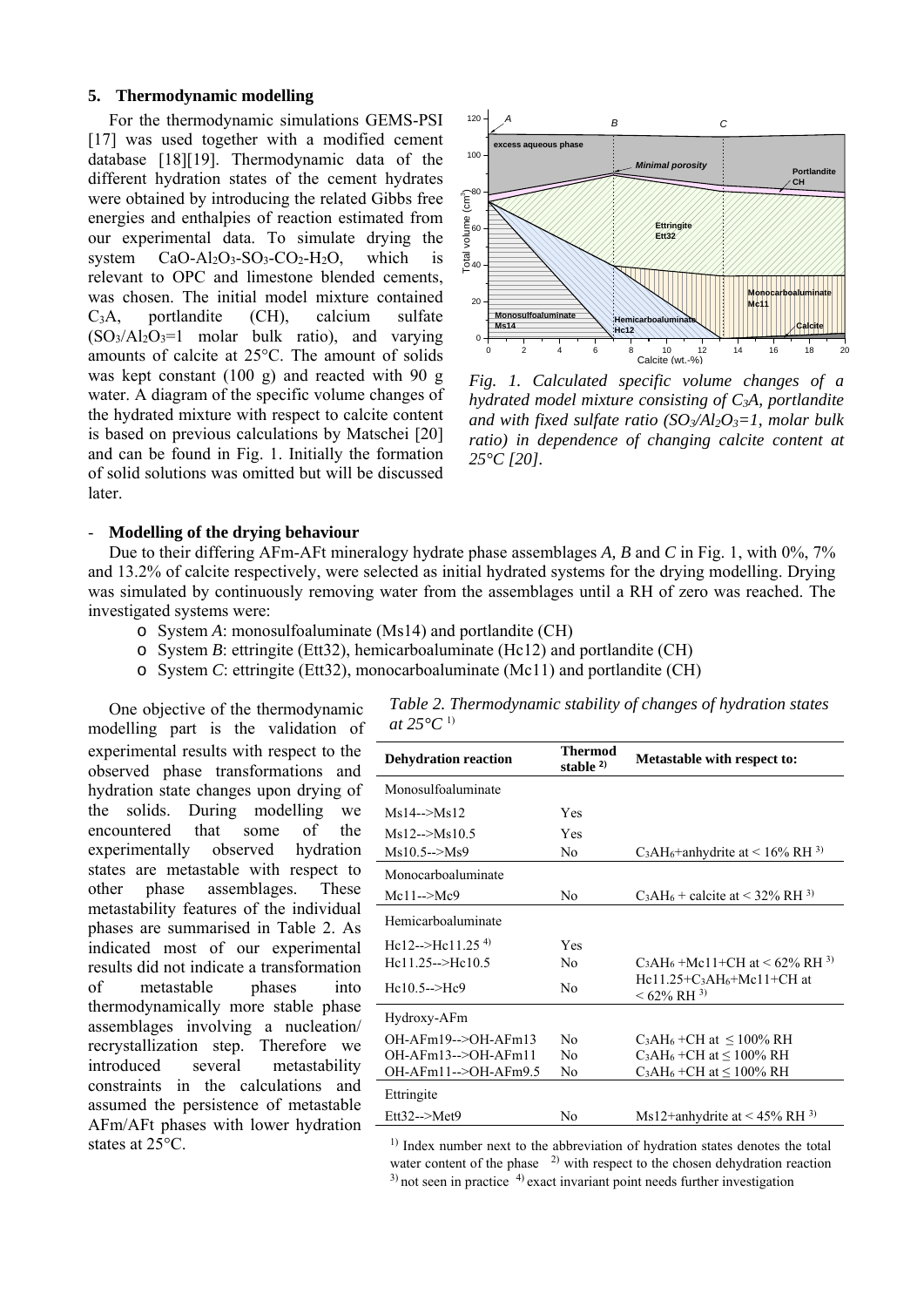Calculated volume changes during drying of the systems *A*, *B* and *C* are shown in Fig. 2. Fig. 2 a, b and c present the evolution of specific solid volume as function of RH. We can see that dehydration happens stepwise at *critical RH* stability limits of the phase assemblages, representing invariant points where the RH is fixed due to phase rule restrictions. At this critical RH two hydration states of the same cement hydrate coexist and buffer the humidity similar as *conventional drying agents*. Another important finding is that the addition of calcite and the formation of carboaluminates and ettringite will enhance the dimensional stability of hydrated cement paste and makes it less sensitive to humidity fluctuations, which appears to be relevant for limestone blended cements.

In Fig. 2 d, e and f a different way of presentation was chosen. Here we enforce a removal of water from the system. It is important to note that due to the buffering effect the specific solid volume may decrease at constant RH, as the fractions of coexisting low and high hydration state phases are impacted by the removal of water. Due to the presence of monocarboaluminate and ettringite system *C* is the most stable phase assemblage, which only decomposes at very low humidities (below 2% RH) whereas monosulfoaluminate loses already part of its interlayer water at <99% RH.



*Fig. 2. Calculated volume phase assemblages with respect to changes in RH (a, b and c) and increasing removal of water from the solid (d, e and f) at 25°C in the Systems A, B and C.* 

## **6. Discussion**

#### - **Drying**

This study showed that, as a consequence of their varying hydration states, AFm phases can act as *humidity buffers* in hydrating cement paste. Thus the sorption/desorption capacity of AFm rich systems may influence the resulting internal water activity gradient of a hydrated binder exposed to severe drying conditions. For OPC based systems it is however important to take the impact of C-S-H on water activity buffering into account in further studies.

It was further shown that *calcite rich systems are the most stable* upon drying due to the persistence of monocarboaluminate and ettringite with respect to dehydration. Thus hydrated limestone blended cements are likely to have slightly improved volume stability compared to pure OPC systems.

During modelling we have encountered some problems with respect to the *thermodynamic stability of the hydration states*. Some of the phases with lower hydration states are thermodynamically metastable with respect to other phases below certain critical RH values. e.g. Ms10.5 should decompose to  $C_3AH_6$  and